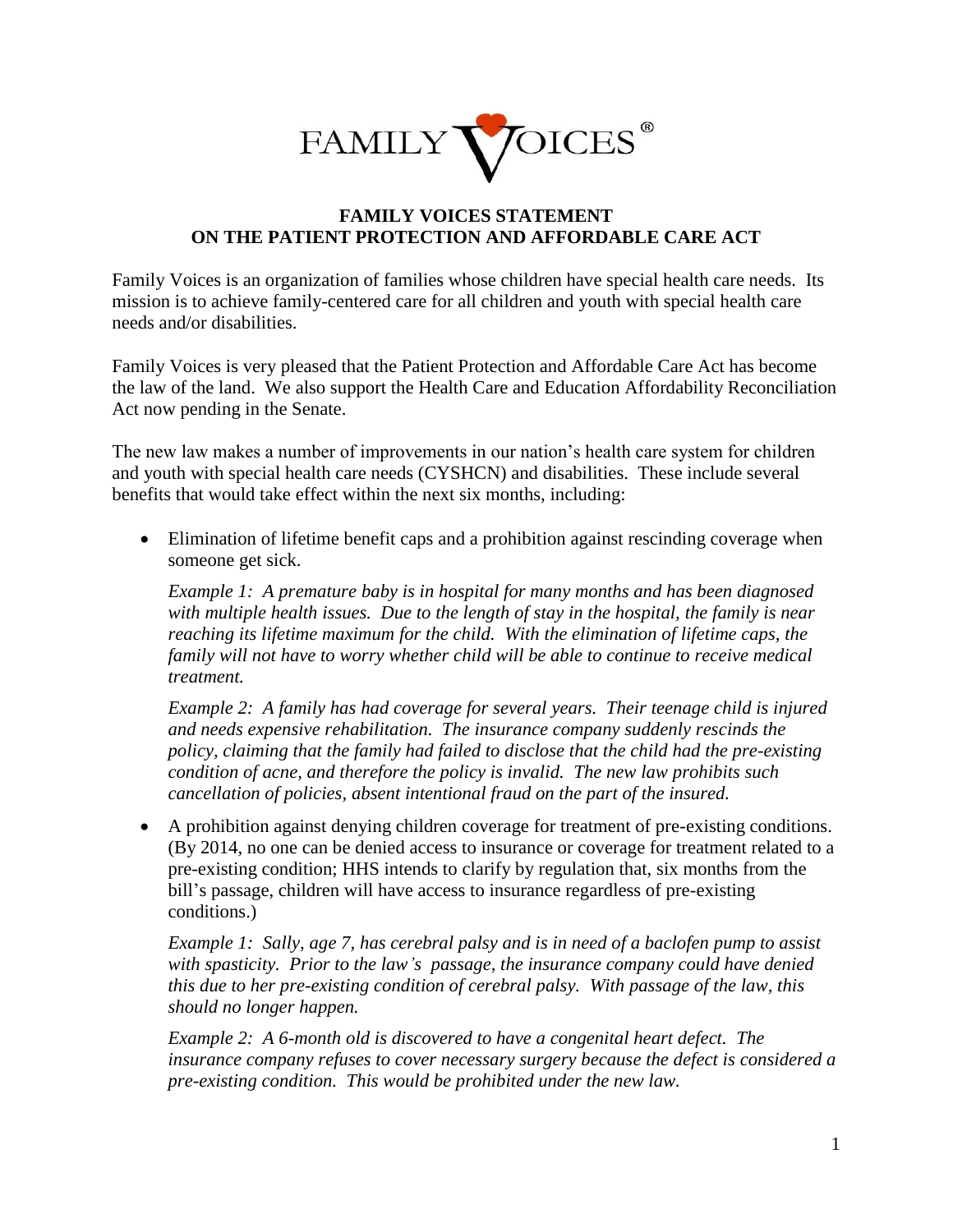*Example 3: Laurie has Down Syndrome. Once the regulations are issued to clarify that children cannot be denied insurance policies due to pre-existing conditions, Laurie's family will be able to add her to their plan.* 

• The establishment of a national high-risk pool for those who have been uninsured due to pre-existing conditions (until 2014 when insurance can be purchased on "Exchanges").

*Example: Christina, a self-employed young adult, age 28, has been unable to get insurance due to her Type 1 diabetes. If she has been uninsured for at least six months, she can get coverage through a high-risk pool that will be established within the 90 days from the signing of the bill.*

 A requirement that young adults be permitted to stay on their parents' insurance policies until age 26, unless they have an offer of employer coverage.

*Example: Sam is a 19-year old with spina bifida. He has a job working at a computer center which he love, but the job offers no insurance benefits. Under the new law, Sam can stay on his parents insurance until he is 26 years old.* 

 No-cost preventive care for children in new insurance plans (excluding ERISA plans), based on the "Bright Futures" recommendations of the Maternal and Child Health Bureau and the American Academy of Pediatrics.

*Example: Children will be able to receive comprehensive preventive care, including developmental screenings, at no-cost.* 

Extension of funding for Family-to-Family Health Information Centers (see below).

Other important provisions, to take effect in 2014, include:

- Expansion of the Medicaid program to *all* individuals with incomes up to 133% of the federal poverty level. (Currently, states cannot receive federal Medicaid funds for covering childless adults.)
- Elimination of all pre-existing condition exclusions (i.e., guaranteed issue of insurance), and a prohibition on premium variations based on health status. (This will eliminate discrimination against individuals with pre-existing conditions.)
- Elimination of annual benefit caps.

*Example: Jack has required extensive hospitalization for multiple heart surgeries in his first year of life, exceeding the annual limit her insurance company will pay on his behalf. Under the new law, there will be no arbitrary annual limits, so Jack's family will not have to pay out-of-pocket for the balance of his expenses that year.* 

- A loan repayment program aimed at reducing shortages of pediatric subspecialists, including non-physician providers of mental and behavioral health care, and substance abuse prevention and treatment services.
- Incentives for more community-based long-term care in Medicaid, and establishment of a public long-term care insurance program (the CLASS Act).